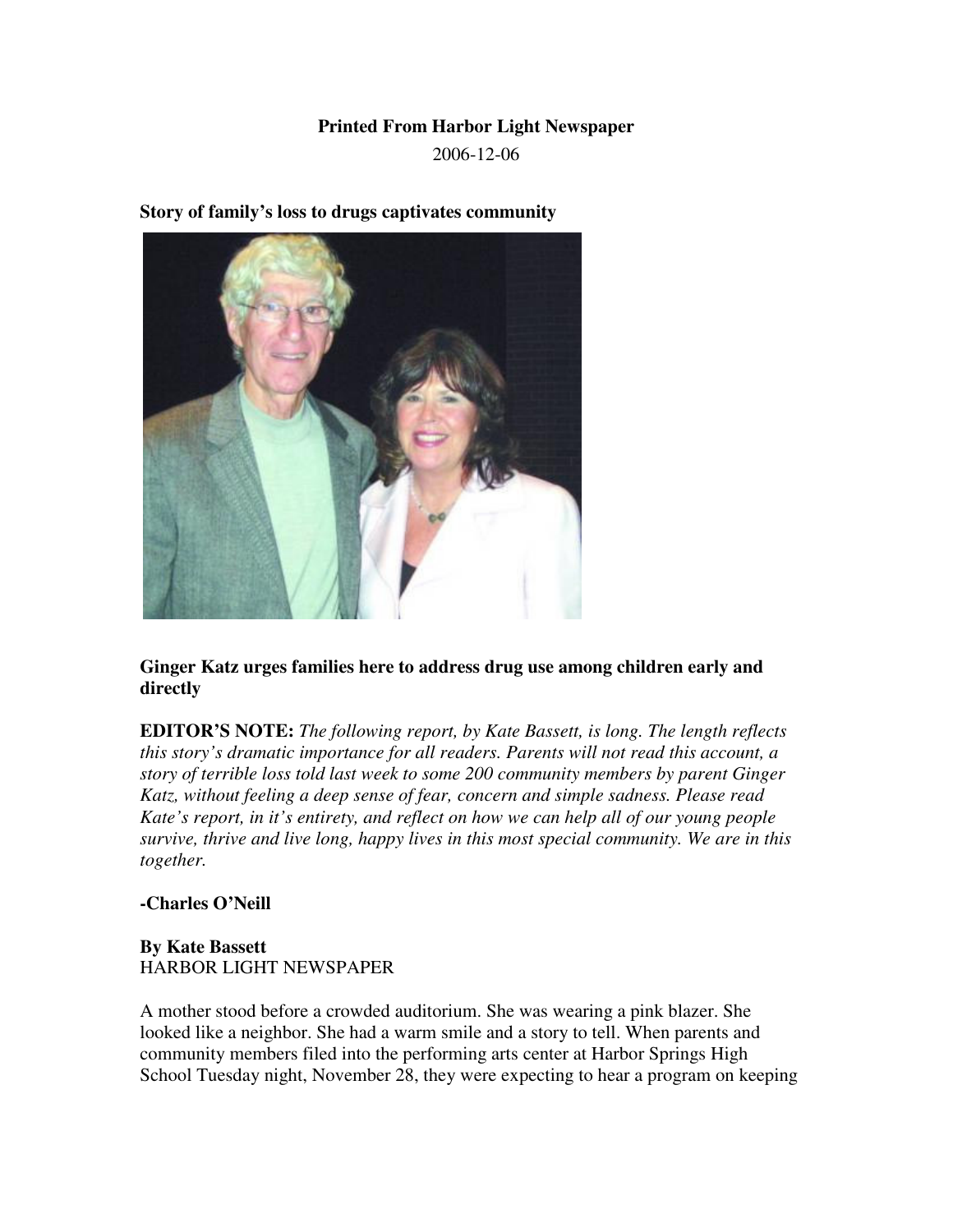their children drug free. They got much more.

They got Ginger Katz and her husband, Larry-- parents, people with nothing but their courage and their devastating loss bringing them to the stage– standing in front of almost 200 people while a lifetime of photos of their son, Ian, flashed on a screen above.

"I am here to discuss with you, to maybe cry with you, and to talk with you about my feelings about the horrible disease of addiction. I am here to tell you my story. I am here because on September 10, 1996, my son Ian died in his sleep of a heroin overdose. He was 20 years old," Katz said in her soft-spoken, east coast accent.

As the founders of Courage to Speak, a non-profit organization dedicated to saving lives by empowering youth to be drug free and encouraging parents to communicate effectively with their children about the dangers of drugs, the Katz's travel the country, bringing with them a message of love, loss, hope, and blunt reality.

The Harbor Springs group, CASA (Community Against Substance Abuse) and Nancy and Larry Beck brought Katz here so people could hear, first hand, what can happen to children when drugs enter their lives.

A large screen depicted the Katz's story as Ginger spoke of the "bright and sensitive, cuddling and caring" child Ian was. It began "a presentation by Ginger Katz, mother of Ian." A series of slides followed: a baby, cradled in his mothers arms; a young face full of ice cream; a soccer player; a grinning teen standing with his parents and sister Candice before the prom. The slide show continued with family outings, beach shots, all centered around a handsome young man with an infectious smile. Even the last shot, taken three days before his death, could have been found in any family's album. His "UCONN" hat, his laid back collegiate air.

The pictures said so much, because they said nothing unusual at all.

Ian Katz was typical in every way but one: his addiction.

"Ian earned honors at the university the semester before he died. He was the third highest scorer on his Lacrosse team. He had a black belt and ran road races with me. He played soccer. He was voted the most popular boy in middle school. In fifth grade, his teacher told me Ian was so deeply loved– especially by the girls– and he always maintained that charisma. He won the hearts of so many," Katz said.

After the funeral– an event where "there were so many young women in long black dresses and young men who cried like little boys"-- Katz said some of Ian's friends began coming back to talk to her.

"We were all grieving, but when they would come over, they did the talking. I just listened. I listened while they told me things that would make the hair on the back of your neck stand up. I'm talking about good kids from great homes, who wanted, needed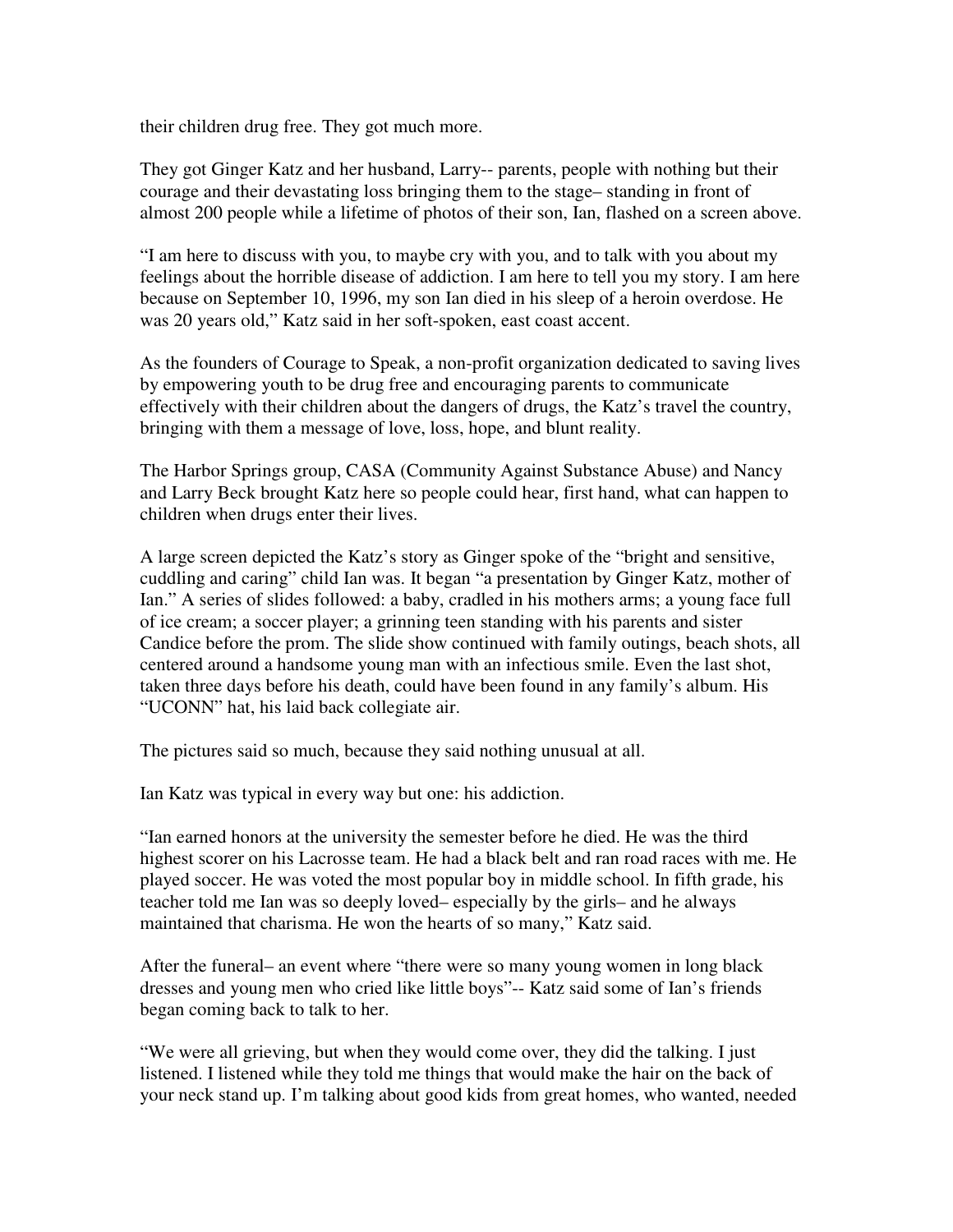to tell me. I would look in their eyes and see guilt and I always assured them, it was not their fault."

Katz said she wanted to extend that sentiment to anyone in the audience whose children might be trying or even addicted to drugs.

"Anyone who is sitting here tonight feeling guilty, I want you to give it only one more minute, and then I want you to let it go. It is not our fault. You must understand, this is a billion dollar industry and dealers are targeting our children. Many parents simply aren't equipped for this. Even if you think your child won't use, they will be exposed. They are going to be part of this drug culture."

Make no mistake, while Ginger Katz may have been un-prepared for the phone call she got when Ian was a freshman in high school saying he and two other boys were found in a park with Marijuana in the car, she got educated about drug use and addiction, and she did it quickly.

"We were called to the police station, and when we arrived, the officer took one look at us– we are business people in our community– and went back and told Ian he was going to het him go, and to stay out of trouble. This is what I call enabling.

"Ian told me it was the driver's Marijuana. I believed him. That was denial on my part, and denial on Ian's part (Katz said after Ian's death she learned he first used drugs at the age of 13)."

Soon after, Katz was taking part in substance abuse training as the manager of a nonprofit organization. She was learning to recognize the signs of drug use.

"All of a sudden, a light went off," she said. "His grades were slipping, he was full of anger, and while he still had his old friends he had some new, different friends too. I thought it was just adolescent behavior. I had a gut feeling though, and I am telling you now, if you have a gut feeling, go with it. Don't underestimate these gateway drugs. Tobacco, a sip of beer, and a little weed. That's why I am here."

Armed with only intuition, Katz said she searched her son's drawers, and found nothing. Still, she was not convinced.

"I was taking Ian to get a physical and I had planned to ask the doctor to test his urine for drugs. I forgot to ask. I called the doctor and asked him if he would run a test. I explained the change in him, and while he told me he thought Ian was not using, he told me to tell Ian he needed a urine sample as a follow up."

Recounting the next series of events was obviously still difficult for Katz. It was the time when Ian's drug use came out into the open, and it did not happen without a fight.

"When I asked him for the sample, he said 'no mom, not today. I'll do it tomorrow.' The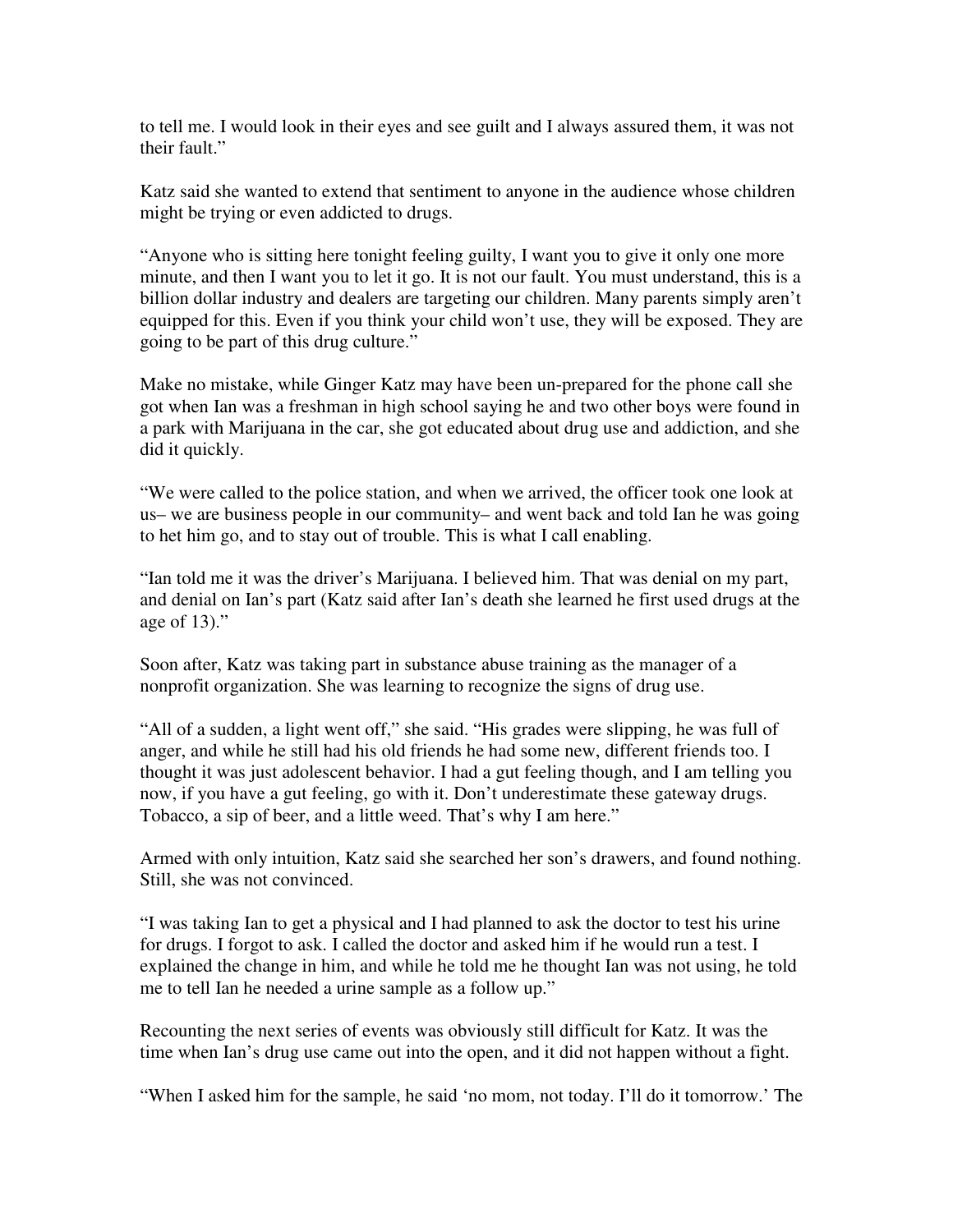next day, he did give me a sample of his urine, and all I did was look him in the eye and I knew the sample he gave me wasn't really his. I called the doctor and said I thought he had switched his urine. I mentioned it to Larry (Ian's step-father since the age of five) and then called Ian's biological father, because I knew that all of Ian's parents had to be on the same page. There is strength in numbers on this subject, and you need all the strength you can get.

"Everyone told me I was being paranoid but they finally agreed to take Ian back to the doctor after school for another test. Both samples were tested, and the morning sample came back negative. The afternoon sample, however, tested positive for Marijuana.

"After the funeral, one of Ian's friends said it had been her baby brother's urine Ian used that day, because none of their friends were clean.

"I tell kids they have to choose their friends wisely, because they will either bring you up or they will bring you down."

When the test came back positive, Katz immediately stepped into action. Ian was in counseling once a week for three months.

"His grades came up and I got my son back," she recalled. "I thought the problems had all gone away."

Unfortunately, that wasn't the case. Looking back, Katz said, she could see the signs creeping back into their lives.

"There was a lack of affection. My son had always been a cuddler. It's a sign of drug use; it's hiding, distancing, isolation so that you can't get close enough to smell the aroma on them. That's why its nice to wait up at the door, no matter how tired you are, and give your child a hug when they walk in the house. Get close.

"I would drive by the practice fields and see Ian playing sports, and I would think to myself, he's a good kid. He gets good grades, he's active, he's not using drugs. We all want to believe that about our children."

Upon his high school graduation, Ian was accepted into three colleges. It was around that time, Katz said, she noticed another change.

"He had this anger that he could not control. I sought counseling about it, and the counselor said we should give him a 'three strikes and out of the house' policy. We brought everyone in (to the counselor) separately and together to get to the bottom of what was going on. Ian got up to two strikes, and then, everything was fine. I asked if he was using, and the counselor said no. When he died, I was allowed to see his records. He used PCP (angel dust) that summer, and the counselor missed it too. That's how good kids are about covering it up."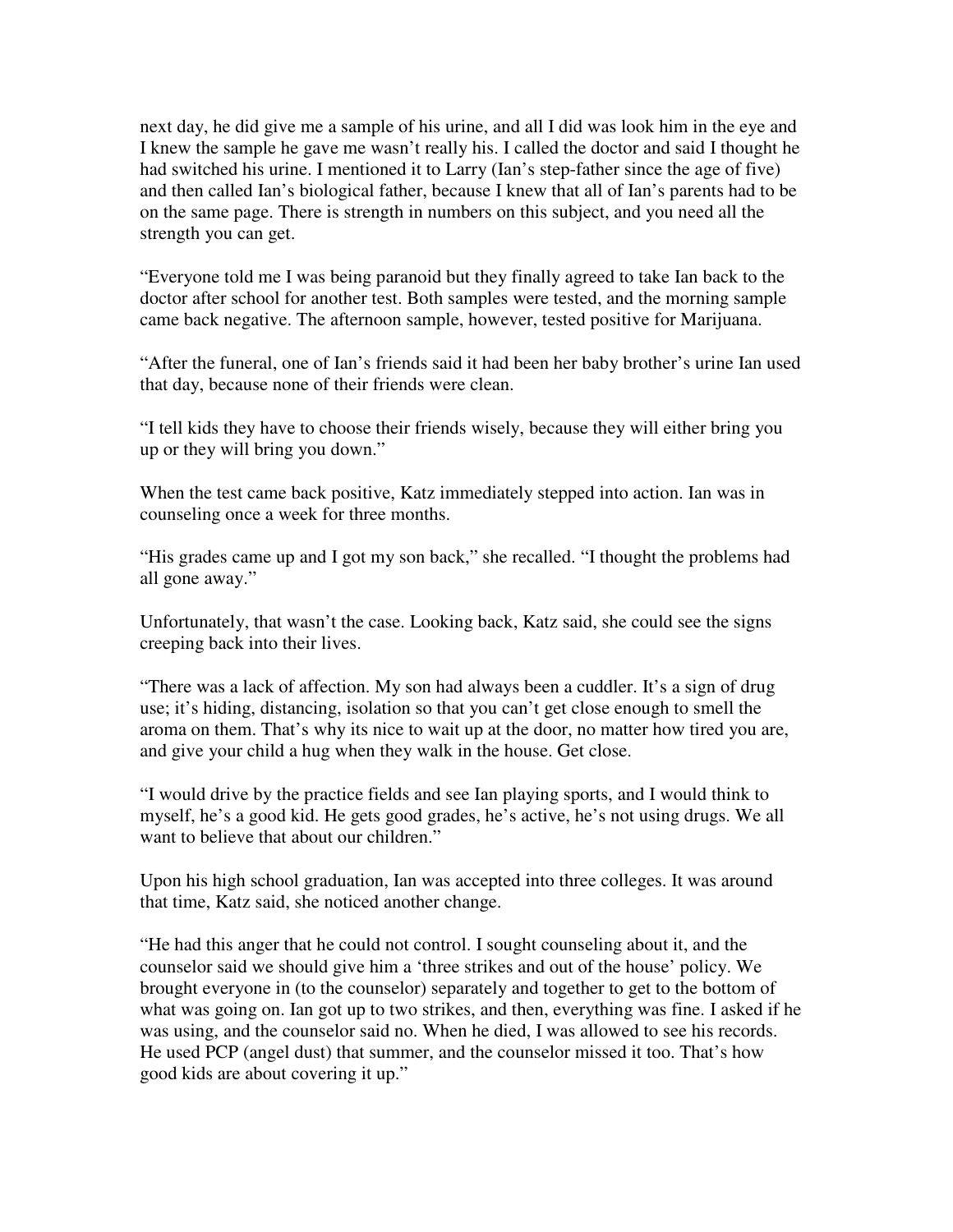Reading from an excerpt in the journal she kept after Ian died, Ginger read about the loss she felt even while he was alive.

"Drugs changed you. I lost you long before you died. This disease is very sneaky. It has many moods and many faces," she said, adding that the next line she would read she took out of her presentation in the beginning, but has since included it, "and now, I rest easier my son."

"Can you imagine a mom saying this?" She asked the audience. "Kids have no idea what they put their parents through when they are using drugs."

Parents, too, have no idea what the drugs of today are like, Katz added.

"Marijuana today is 10-20- percent stronger than the marijuana that was used in the 1970s and 1980s," she said. "There are more kids in rehab for marijuana alone than any other drugs put together. A lot of parents think because of their experiences that its okay for young people to 'experiment.' I dropped that word from my vocabulary a long time ago. It's called use, and don't ever underestimate it."

When Ian went to college, he found himself in trouble by October, for a fight that resulted in him getting stitches from a beer bottle breaking against his head. Both Ian and the other boy involved were suspended, which meant they had to leave school. One boy never got to come back. Ian's biological father, however, talked the dean into giving Ian community service. He was allowed to remain at school.

"Ian's dad did the best he could with the knowledge he had a the time," Katz said. However, by hour 36, Ian was told he did not have to complete the rest of his service. It was another string of events, Katz said, that were centered around a word that can equal a death: enabling.

"Kids know when you are enabling them. They got that today," she said of her earlier presentations to middle and high school students. "You have to be firm. It is easier to give in sometimes, but in the long run, it is the worst thing you can do."

In Ian's case, staying at school meant meeting a boy in his dorm that was already hooked on heroin.

"Dealers make it easy. The average age for a heroin user used to be 27, now it is 17, because they can smoke it or snort it. That is what happened with Ian. Three kids were given a little packet of heroin in the dorms one night. One got scared, one got sick, and Ian got hooked," Katz said.

Five months later, Ian called his biological father for help, because the use was out of control. Without telling Ginger or Larry, Ian was checked into a rehabilitation clinic. He was given clonidine to curb the withdrawal symptoms, and days later checked himself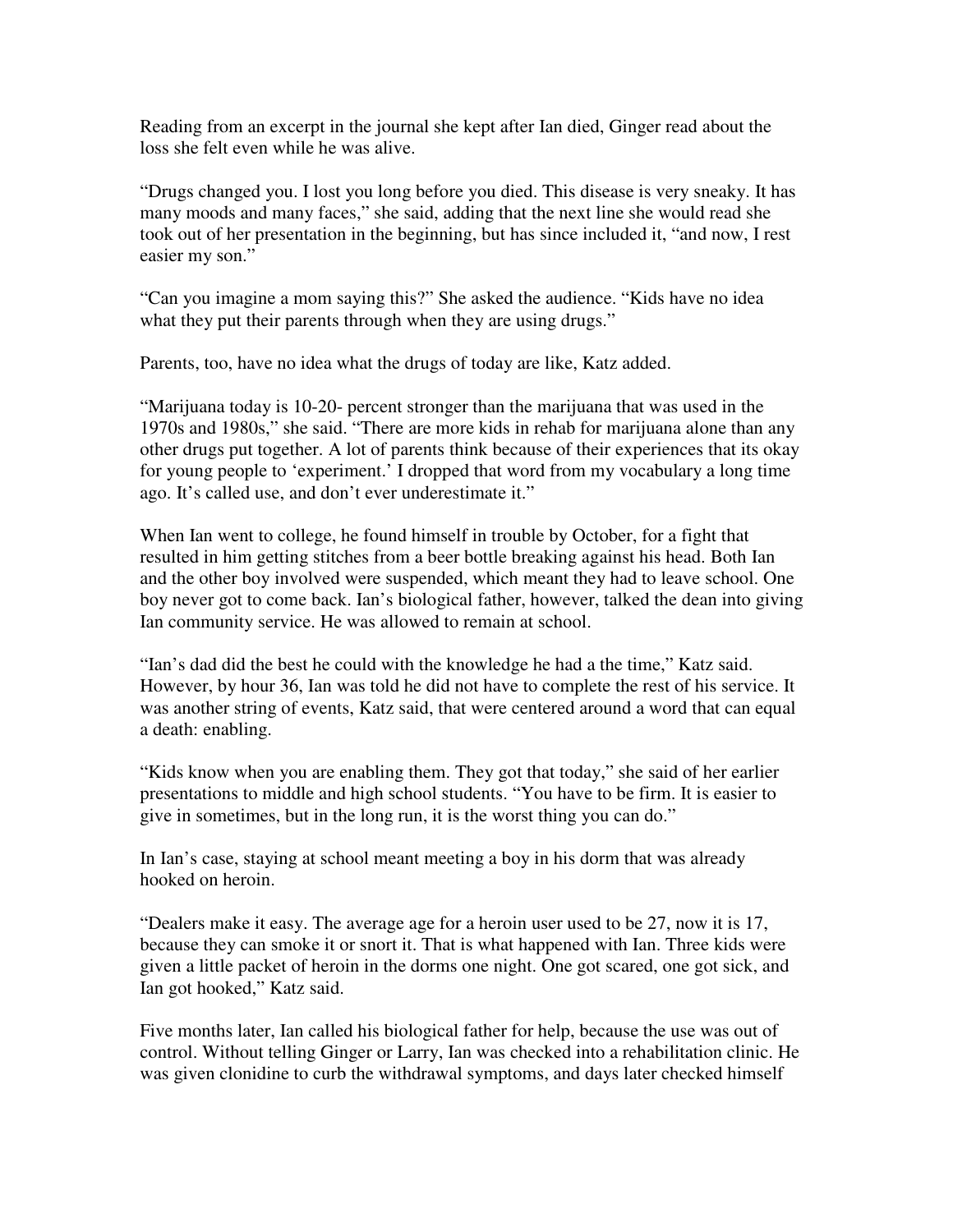out of the clinic. It was then that his father decided to break the silence.

"When I got off the phone, I was ghost white. Larry asked me what was wrong. I didn't even know you could smoke heroin. I couldn't think straight. All I could say was 'my son is going to die,'" Katz said.

Yet after another frightening bout with drugs, Katz said Ian was back on track, and by May was on the front doorstep with honors...and the "flu."

"He asked me for my chicken noodle soup. I asked him if he had gone back to heroin."

It turned out Ian had slipped back into heroin use and when Katz took him to the doctor, he again was prescribed clonidine.

"I said, no, he needs to go get treatment. The doctor said 'Ian is 20 years old. He's an adult and I can't talk to you about this,'" she said.

Recalling the trip to the deli they had later that day, just after filling the prescription for the drug that would alleviate Ian's withdrawal, Katz said someone commented on how Ian's good looks were not just about his features, but also his "innocent" nature.

"All our kids are innocent," she said. "But they will all be asked to do drugs. They need the courage to answer that they would rather play ball or sing or dance or get good grades. They need to be able to say 'no, because I care about my family. No, because I care about myself."

That summer, the Katz's battled with Ian. They made him leave home for a few days. When he agreed to counseling again, they went with him.

"He was in counseling three times a week and had to attend AA (Alcoholics Anonymous). When he was told he could not even drink a beer, he looked at me and said 'Mom, come on, I'm always going to have a beer with my friends.' He was still in denial. And then, he looked up and saw the pain in my eyes."

It marked the last stretch of time Ginger Katz said she would have her son back.

"He was working on his program. He had friends that were clean. It was a time when we talked about things, and we talked a lot. That is one of the most important parts of my presentation: kids need adults they can talk to. I tell them to get three to five adults in their life who they can talk to and get out their pain, because otherwise risky behaviors begin to come out.

"Some of you can talk to your teenagers. Others can't, and that's okay, so long as you make sure they have a mentor or someone they can talk to. Leave that door open, and have the courage to listen too."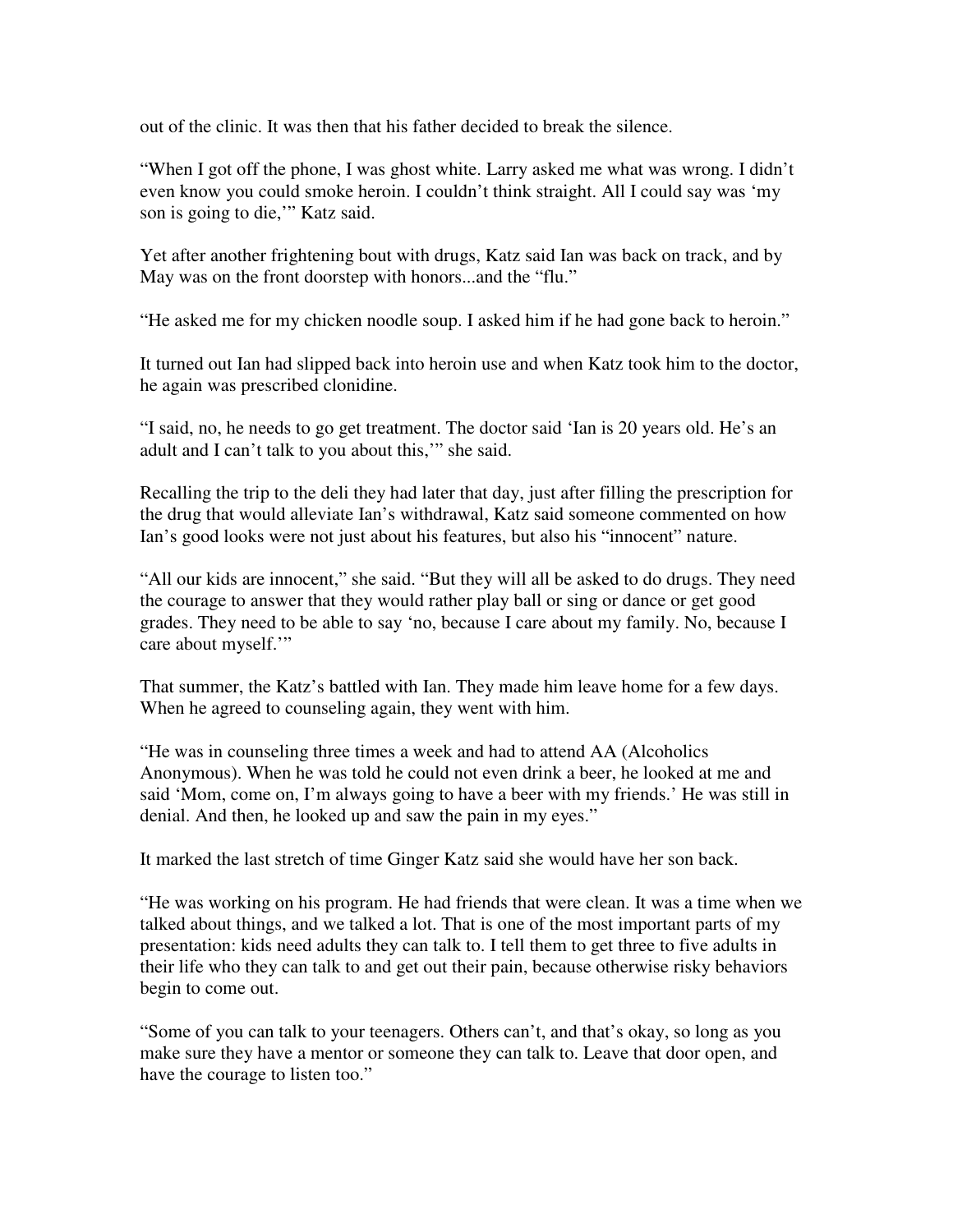It was the conversations that Katz and Ian shared during that time that led her see immediately that after three-and-ahalf months clean, Ian relapsed for the last time.

"We talked, and he agreed to get into treatment the next day. At 1:30 a.m., he sent his girlfriend home and we chatted. He went downstairs to go to bed. Never did I think he would do it one more time."

He did.

"Ian rocked me to sleep that night with his words, 'I want to take care of this.' I slept more soundly than I had in a long, long time," Katz said.

What she didn't know, is that while she slept, Ian was dying. He used heroin one last time. It made his heart explode. When Katz woke early for a run the next morning, she heard Ian's television blaring in the basement. She went to wake him. The next few hours seemed a blur of medics and CPR, crying and screaming, even as she described them 10 years later.

"When Ian was born healthy, I learned what it means to appreciate something so much," Katz recalled. Ian's sister Candice, 37, has Down Syndrome. "Now, I have a story I must tell. I have a journey I must complete. I have to have the courage to speak."

As Katz left the stage– to a standing ovation– her husband Larry got up to say a few words.

"Obviously this is not an easy story for my wife to tell, and yet, she tells it over and over and over again. It's too important. We don't want another family to live this tragedy."

Larry said 12-17 year-olds are 85-percent more likely to use drugs like cocaine if they try marijuana. He also said that while it takes a 30 year-old eight-10 years to get to the chronic stages of alcoholism, it takes an adolescent fewer than 15 months.

"Every individual has a different chemical make up. What works for some may not work for another, and kids don't always understand that. Not knowing can be the most dangerous thing," he said.

"What is the most successful deterrent to stop your children from doing drugs?" Larry asked the audience. "Talking to your children about drugs on a regular basis. Do an activity together. Take them on a car trip with their friends, because you find out a lot just by sitting quietly and listening. Wait at the door when they get home; check their breath for drinking or anything else, even if it is a challenge to do as your children get older."

The bottom line, Larry said, is that the drugs of today are more dangerous than ever.

"The ages that children begin using seem to be getting younger and younger. In some